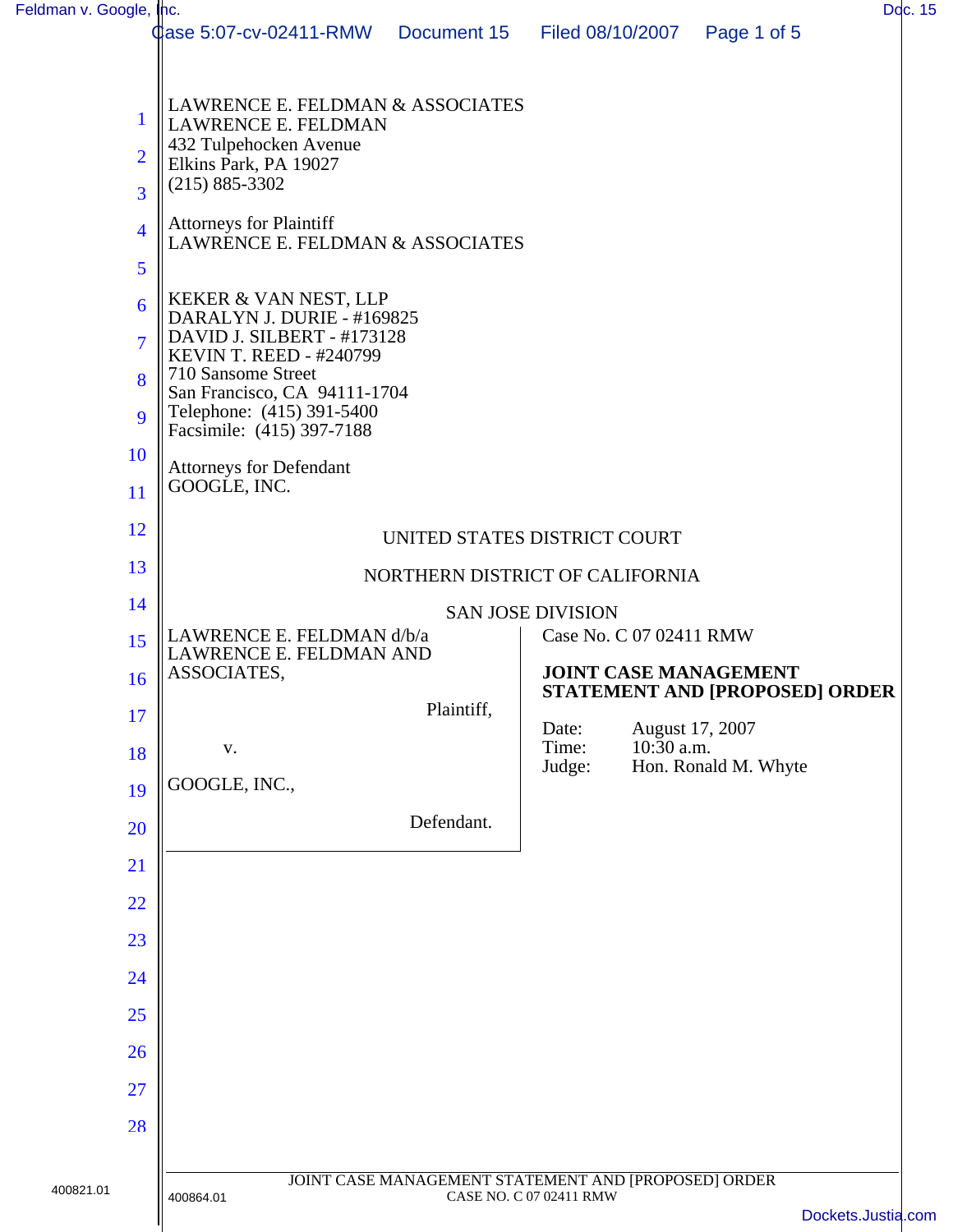1 2 3 4 5 6 7 8 9 10 11 Plaintiff Lawrence E. Feldman d/b/a Lawrence E. Feldman & Associates ("Feldman") and defendant Google, Inc. ("Google") submit this Case Management Statement and Proposed Order and request that the Court to adopt it as its Case Management Order in this case. The parties have met and conferred over this statement and have agreed to jointly file this statement **I. DESCRIPTION OF THE CASE**  Feldman brings this action alleging that Google overcharged him for pay-per-click advertising in its AdWords advertising program by charging him for "fraudulent clicks." Feldman purports to have opted out of the Arkansas class-action click settlement, with which this Court is familiar. Google is investigating Feldman's claim that he opted out of the settlement. Pending completion of its investigation, Google disputes that claim.

12 13 14 15 16 Feldman originally filed this action in state court in Philadelphia, Pennsylvania. Google removed to federal court based on diversity of citizenship, then moved to dismiss or transfer the case to this Court based on the forum-selection clause in the AdWords agreement. On March 29 2007, the district court in Philadelphia granted Google's motion to transfer, ruling that the forum-selection clause in the contract is valid and enforceable.

17 18 19 Feldman asserts causes of action for (1) breach of implied contract, (2) breach of implied covenant of good faith and fair dealing, (3) fraudulent inducement, (4) negligence, (5) unjust enrichment, and (6) unfair business practices.

20 21 22 23 24 25 The parties are not yet in a position to identify all of the principal factual and legal issues in dispute. But it is clear that the parties will dispute at least the following factual and legal issues: (1) whether Feldman's claims are barred by the Arkansas class-action settlement; (2) whether Google charged Feldman for "fraudulent clicks"; and (3) whether Google's alleged charging of Feldman for "fraudulent clicks" constitutes a breach of contract or was otherwise unlawful.

- 26
- 27  $28$

## **II. ALTERNATIVE DISPUTE RESOLUTION**

The parties have filed a Stipulation and Proposed Order selecting mediation as their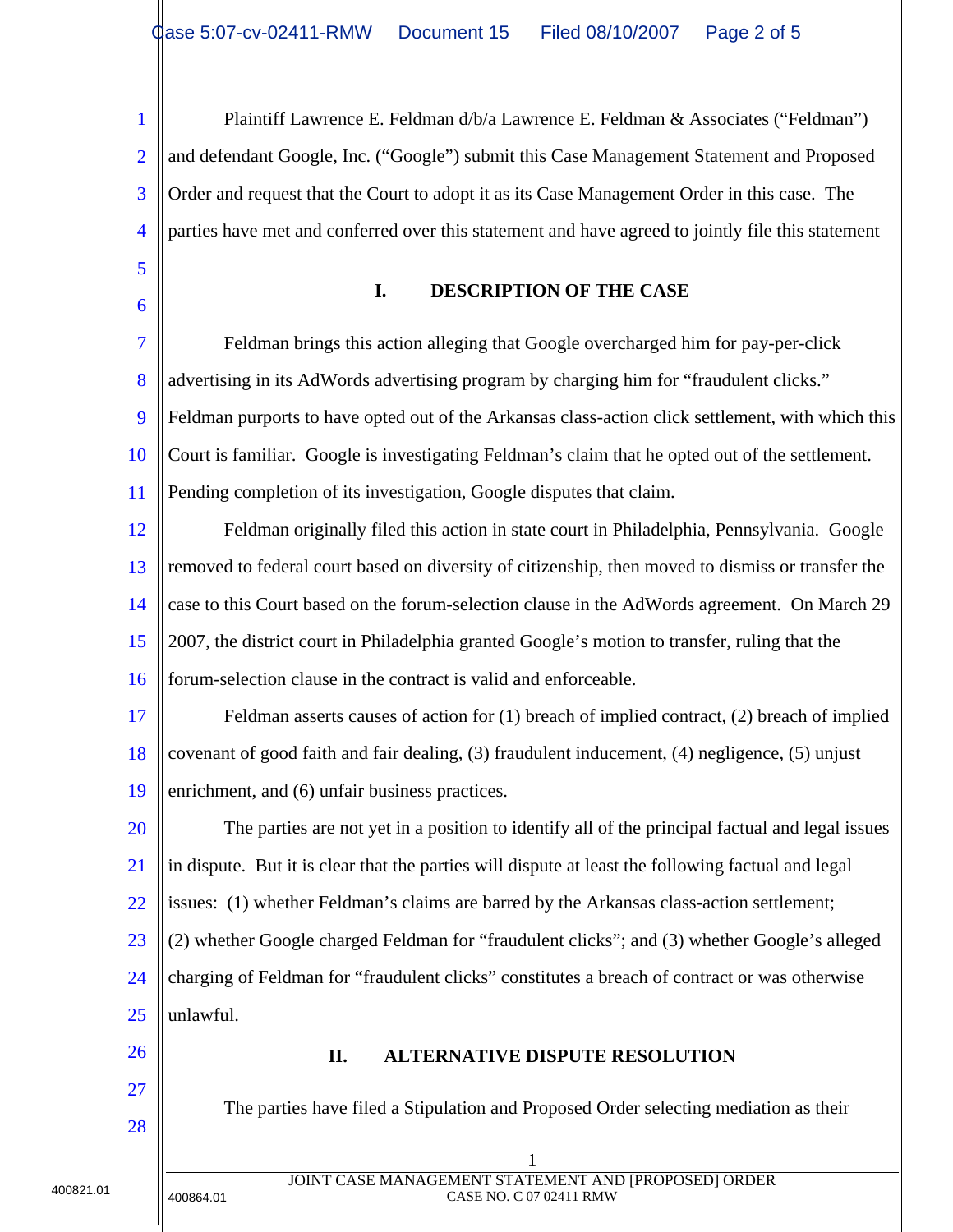1 2 3 4 5 6 7 8 9 10 11 12 13 14 15 16 17 18 19 20 21 22 23 24 25 26 27  $28$ 2 JOINT CASE MANAGEMENT STATEMENT AND [PROPOSED] ORDER 400821.01 400864.01 400864.01 400864.01 preferred ADR process. **III. DISCLOSURES**  The parties have not made the disclosures required by Rule 26, Federal Rule of Civil Procedure. The parties have met and conferred on the appropriate schedule for these disclosures, and agreed to make their disclosures within thirty days of the case management conference. **IV. DISCOVERY**  The parties likely intend to pursue all discovery methods available under the Federal Rules of Civil Procedure, including depositions, interrogatories, requests for admission, and requests for production. The parties request the following discovery schedule: 10/8/07 Deadline for plaintiff to amend complaint; 5/9/08 Non-expert discovery cut-off; 5/16/08 Opening expert reports 5/30/08 Opposition expert reports 6/6/08 Reply expert reports 6/20/08 Expert discovery cut-off; 6/27/08 Last day to file dispositive motions; 8/15/08 File (or lodge) and serve trial brief; motions in limine; deposition and discovery responses offered as evidence; proposed voir dire questions; proposed jury instructions; proposed form of verdict; joint pretrial statement 8/22/08 File (or lodge) and serve oppositions to motions in limine; objections to use of discovery responses; counter-designations; objections to voir dire, verdict forms, or authenticity or admissibility of trial exhibits; 8/29/08 Pretrial conference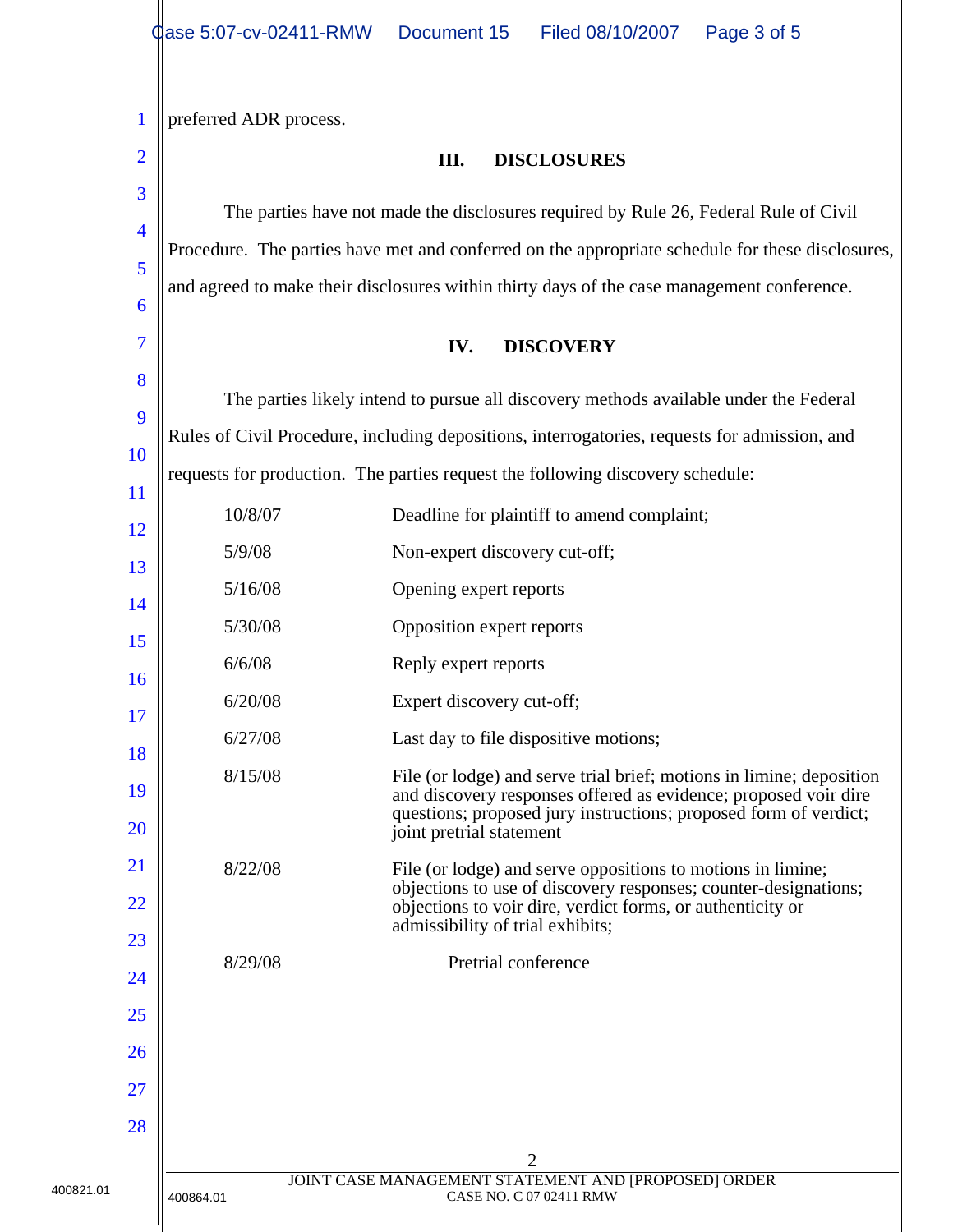